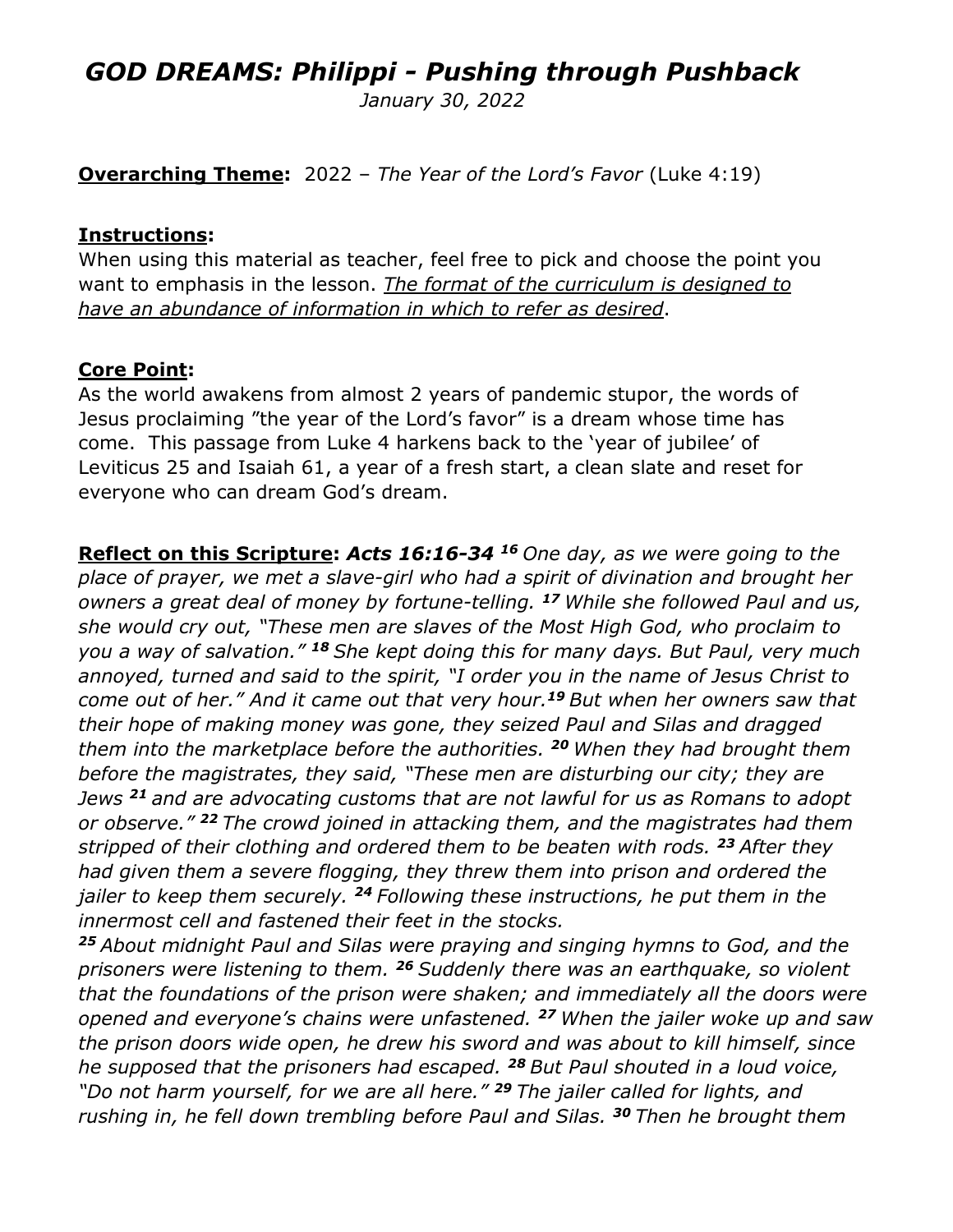*outside and said, "Sirs, what must I do to be saved?" <sup>31</sup> They answered, "Believe on the Lord Jesus, and you will be saved, you and your household." <sup>32</sup> They spoke the word of the Lord to him and to all who were in his house. <sup>33</sup> At the same hour of the night he took them and washed their wounds; then he and his entire family were baptized without delay. <sup>34</sup> He brought them up into the house and set food before them; and he and his entire household rejoiced that he had become a believer in God.*

### **This Week:** *Acts 16:16-34*

After the spiritual deliverance of the slave girl ended her exploitation (and the profiteering of her owners), Paul and Silas were arrested and beaten. The beating was severe and was followed by imprisonment. The command to *the jailer to keep them safely* has its dramatic purpose in preparing the reader for the miraculous escape of the missionaries: no matter how securely men bind them, God can set them free. On a historical level the magistrates may possibly have feared that such prisoners, who had displayed supernatural powers, needed to be guarded especially carefully. The jailer therefore placed them in the inmost and securest part of the prison, and took the further precaution of fastening their legs securely in wooden *stocks*.

There was no sleep for the missionaries that night, thanks to their pain and their uncomfortable position. But in the midst of their suffering they displayed their trust in God's dream by *praying and singing* praise to God. There is no suggestion that the prisoners prayed for release, although the fact that the other prisoners heard them is perhaps meant to convey the point that they would then regard the miraculous release which followed as an answer to the missionaries' prayers to their God.

In answer to the joyful confession by the missionaries there suddenly came an *earthquake* which shook the prison building, causing the *doors* to fly open and the bonds securing the prisoners to the walls to be loosened. Escape thus became possible, although presumably the *fetters* would still be attached to the prisoners' arms or legs. The point of the story, however, is that the prisoners made no attempt to escape. The miracle served a different purpose – to underscore that God's kingdom dream may be temporarily deferred, but never defeated.

-Adapted from Tyndale NT Commentary ACTS 271-272